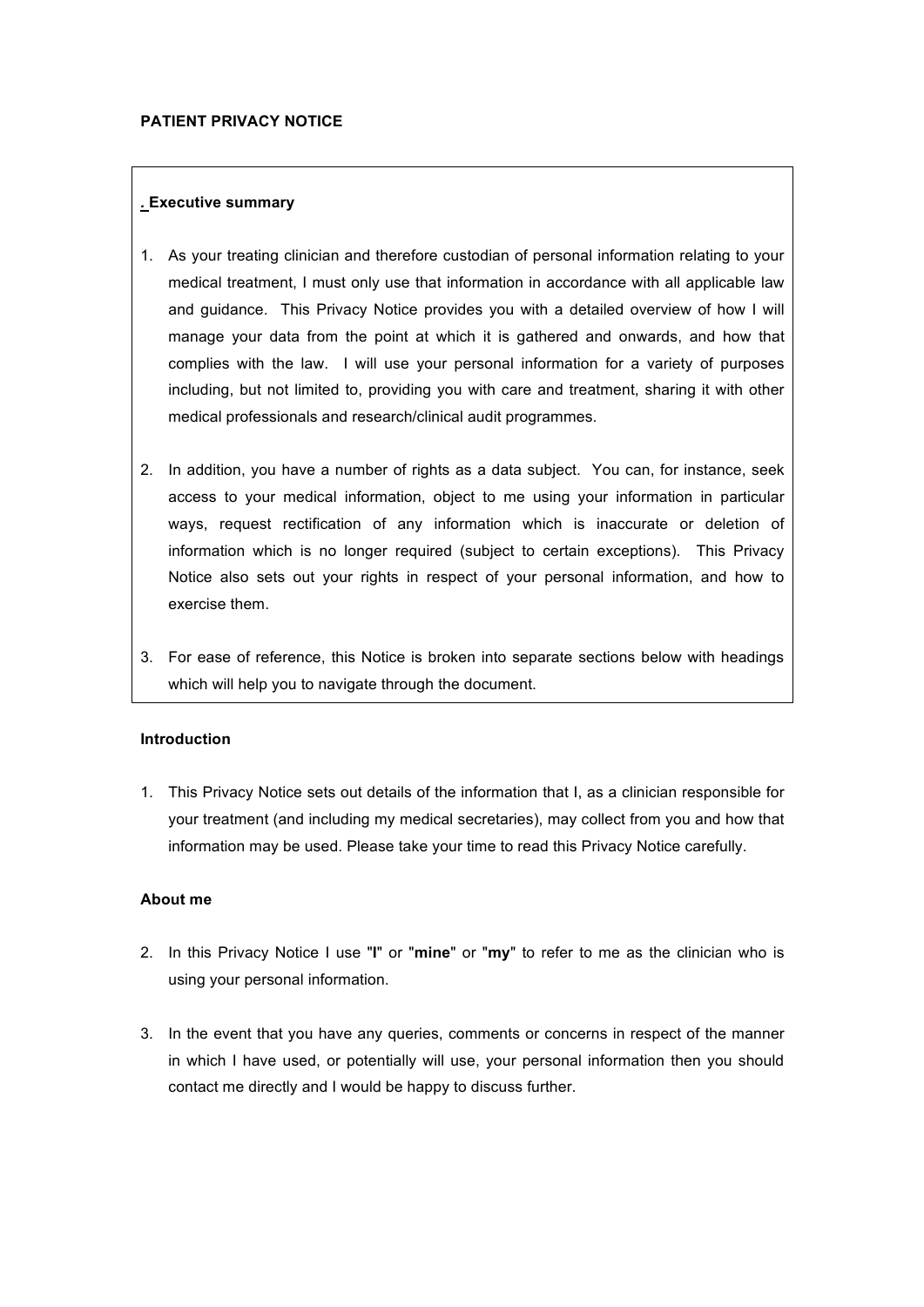## **Your personal data**

- 4. I am a Data Controller in respect of your personal information which I hold about you. This will mainly relate to your medical treatment, but will be likely to also include other information such as financial data in relation to billing. I must comply with the data protection legislation and relevant guidance when handling your personal information, and so must any medical secretary who assists me in an administrative capacity. Your personal data may include any images taken in relation to your treatment which must not only be managed in accordance with the law, this Privacy Notice but also all applicable professional standards including guidance from the General Medical Council and British Medical Association.
- 5. I will provide your treatment from an independent provider and, in due course, it may be necessary for that independent provider to also process your personal data. I will do so in accordance with the law, the principles of this Privacy Notice and to the extent that it is necessary to do so. This could be where the independent provider needs to arrange other healthcare services as part of your treatment, such as nursing or dietician advice, or support other aspects of the treatment which I provide to you. In that case, that independent provider will become a joint Data Controller in respect of your personal information and you will be provided with a copy of their Privacy Notice which sets out how they will manage that information.
- 6. Your personal information will be handled in accordance with the principles set out within this Privacy Notice. This means that whenever I use your personal data, I will only do so as set out in this Privacy Notice. From time to time, I may process your personal information at a site other than that of an independent provider (medical or non-medical), as may my medical secretary.

# **What personal information do I collect and use from patients?**

- 7. I will use "special categories of personal information" (previously known as "sensitive personal data") about you, such as information relating to your physical and mental health.
- 8. If you provide personal information to me about other individuals (including medical or financial information) you should inform the individual about the contents of this Privacy Notice. I will also process such information in accordance with this Privacy Notice.
- 9. In addition, you should note that in the event you amend data which I already hold about you (for instance by amending a pre-populated form) then I will update our systems to reflect the amendments. Our systems will continue to store historical data.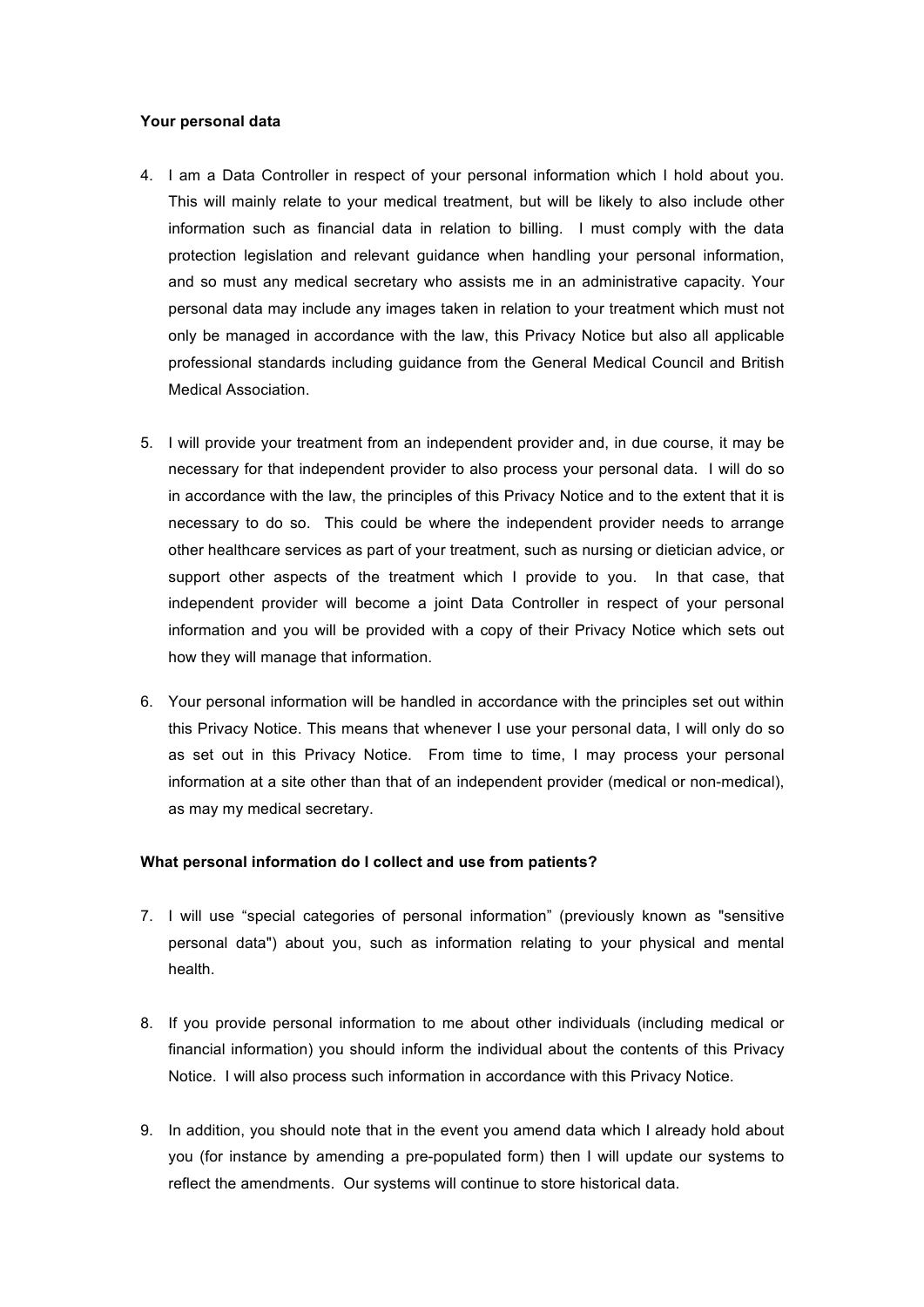## **Personal information**

- 10. As one of my patients, the personal information I hold about you may include the following:
	- a) Name
	- b) Contact details, such as postal address, email address and telephone number (including mobile number)
	- c) Financial information, such as credit card details used to pay us and insurance policy details
	- d) Occupation
	- e) Emergency contact details, including next of kin
	- f) Background referral details

#### **Special Categories Personal Information**

- 11. As one of my patients, I will hold information relating to your medical treatment which is known as a special category of personal data under the law, meaning that it must be handled even more sensitively. This may include the following:
	- a) Details of your current or former physical or mental health, including information about any healthcare you have received from other healthcare providers such as GPs, dentists or hospitals (private and/or NHS), which may include details of clinic and hospital visits, as well as medicines administered. I will provide further details below on the manner in which I handle such information.
	- b) Details of services you have received from me
	- c) Details of your nationality, race and/or ethnicity
	- d) Details of your religion
	- e) Details of any genetic data or biometric data relating to you
- 12. The confidentiality of your medical information is important to me, and I make every effort to prevent unauthorised access to and use of information relating to your current or former physical and mental health (or indeed any of your personal information more generally). In doing so, I will comply with UK data protection law, including the Data Protection Act 2018 and all applicable medical confidentiality guidelines issued by professional bodies including, but not limited to, the General Medical Council and the Nursing and Midwifery Council.
- 13. From 25 May 2018, the current Data Protection Act will be replaced by the EU General Data Protection Regulation (**GDPR**) and a new Data Protection Act. All uses of your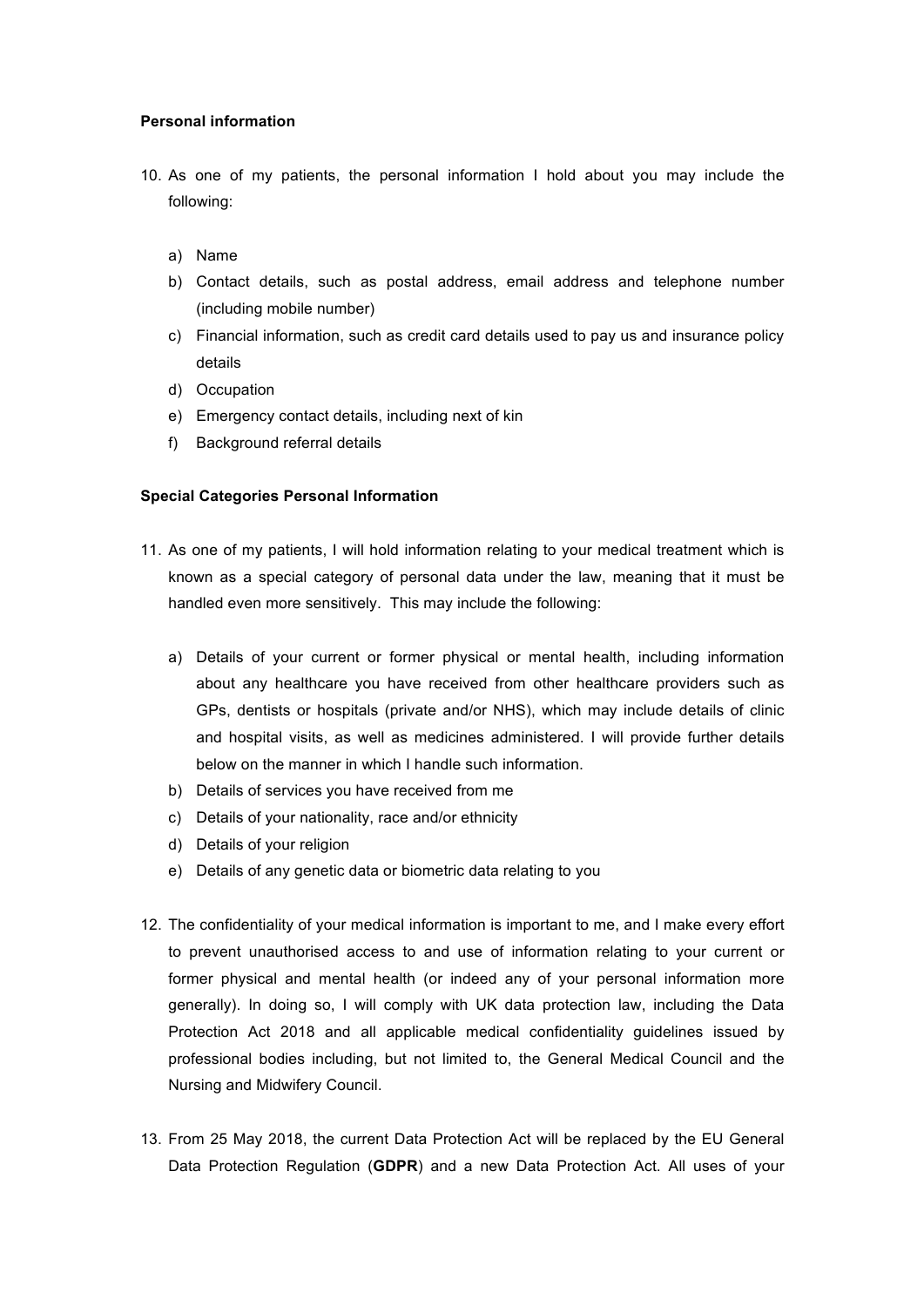information will comply with the GDPR and the new Data Protection Act from that date onwards

# **How do I collect your information?**

- 14. I may collect personal information from a number of different sources including, but not limited to:
	- a) GPs
	- b) Dentists
	- c) Other hospitals, both NHS and private
	- d) Mental health providers
	- e) Commissioners of healthcare services
	- f) Other clinicians (including their medical secretaries)

## **Directly from you**

15. Information may be collected directly from you when:

- a) You enter into a contract with me or an independent provider for the provision of healthcare services
- b) You use those services
- c) You complete enquiry forms on the independent provider website or my own website contact forms
- d) You submit a query to me including by email or by social media
- e) You correspond with me by letter, email, or social media.

#### **From other healthcare organisations**

- 16. My patients will usually receive healthcare from other organisations, and so in order to provide you with the best treatment possible I may have to collect personal information about you from them. These may include:
	- a) Medical records from your GP
	- b) Medical records from other clinicians (including their medical secretaries)
	- c) Medical records from your dentist
	- d) Medical records from the NHS or any private healthcare organisation
- 17. Medical records include information about your diagnosis, clinic and hospital visits and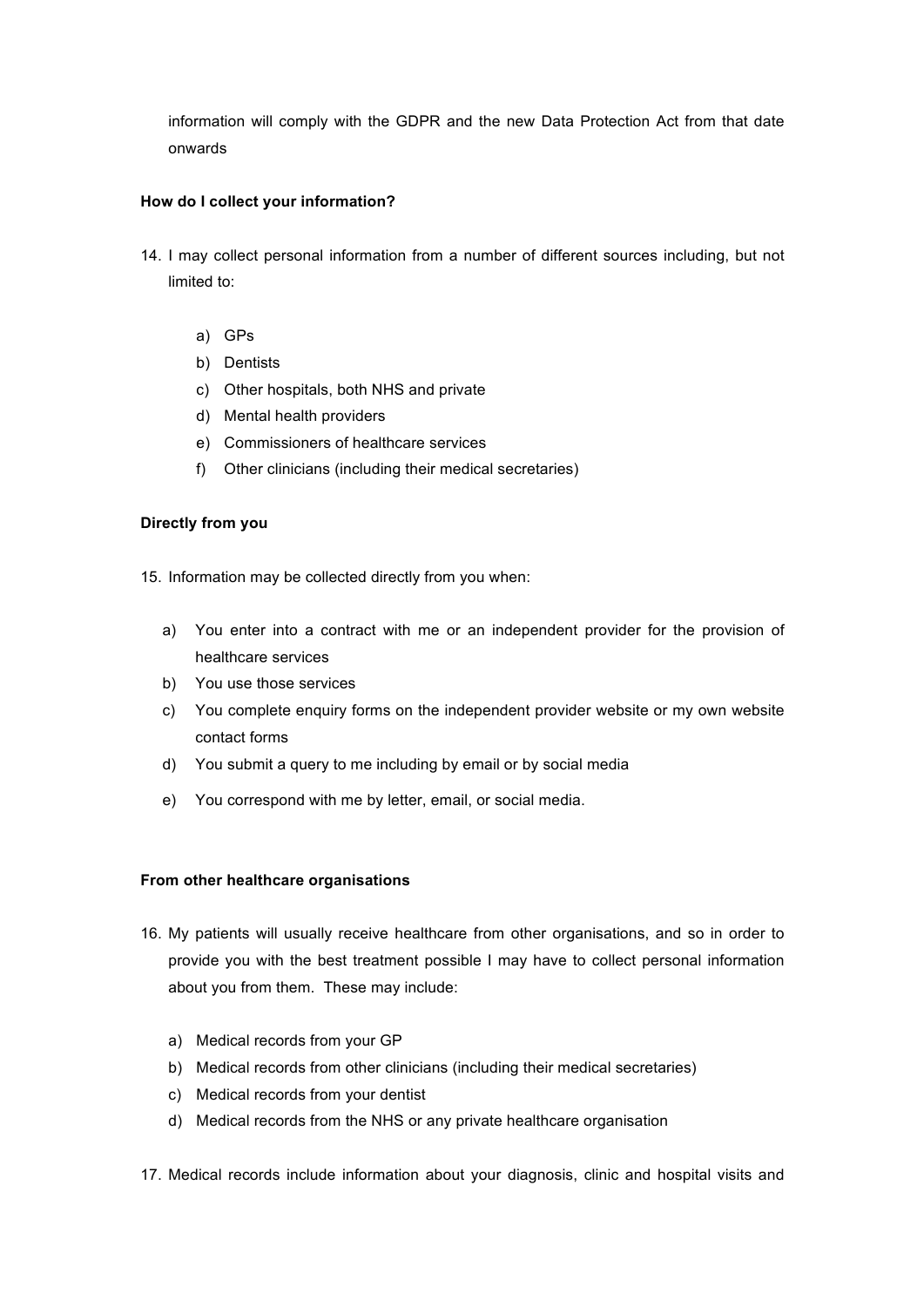medicines administered.

## **From third parties**

- 18. As detailed in the previous section, it is often necessary to seek information from other healthcare organisations. I may also collect information about you from third parties when:
	- a) You are referred to me for the provision of services including healthcare services
	- b) I liaise with your current or former employer, health professional or other treatment or benefit provider
	- c) I liaise with your family
	- d) I liaise with your insurance policy provider
	- e) I deal with experts (including medical experts) and other service providers about services you have received or are receiving from me
	- f) I deal with NHS health service bodies about services you have received or are receiving from us
	- g) I liaise with credit reference agencies
	- h) I liaise with debt collection agencies
	- i) I liaise with Government agencies, including the Ministry of Defence, the Home Office and HMRC

#### **How will I communicate with you?**

- 19. I may communicate with you in a range of ways, including by telephone, SMS, email, and / or post. If I contact you using the telephone number(s) which you have provided (landline and/or mobile), and you are not available which results in the call being directed to a voicemail and/or answering service, I may leave a voice message on your voicemail and/or answering service as appropriate, and including only sufficient basic details to enable you to identify who the call is from, very limited detail as to the reason for the call and how to call me back.
- 20. However:
	- a) to ensure that I provide you with timely updates and reminders in relation to your healthcare (including basic administration information and appointment information (including reminders)), I may communicate with you by SMS and/or unencrypted email (where you have provided me with your SMS or email address)
	- b) to provide you with your medical information (including test results and other clinical updates) and/or invoicing information, I may communicate with you by email (which will be encrypted) where you have provided me with your email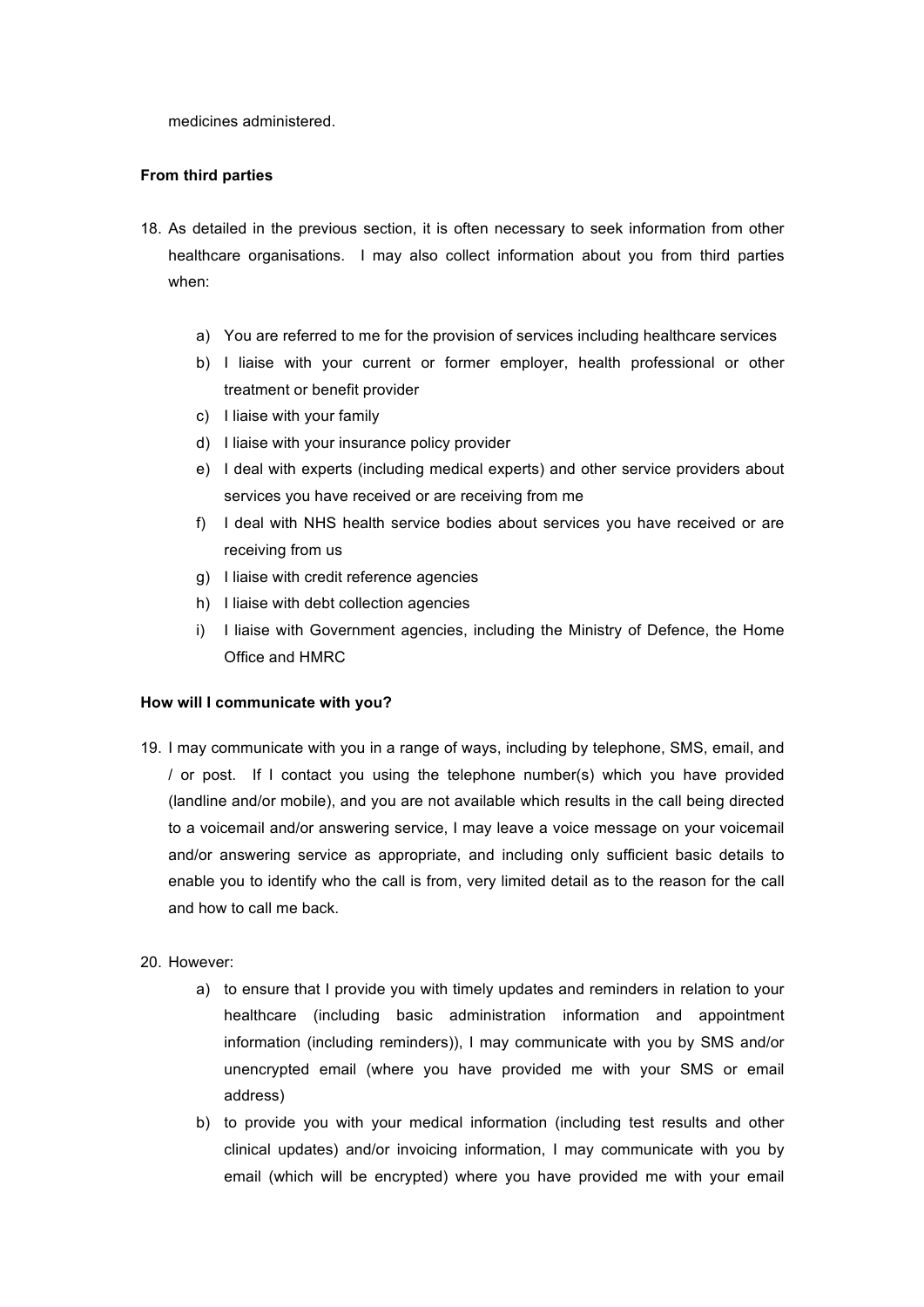address. The first time I send you any important encrypted email that I am not also sending by post or which requires action to be taken, I will endeavour to contact you separately to ensure that you are able to access the encrypted email you are sent.

21. Please note that although providing your mobile number and email address and stating a preference to be communicated by a particular method will be taken as an affirmative confirmation that you are happy for us to contact you in that manner, I am not relying on your consent to process your personal data in order to correspond with you about your treatment. As set out further below, processing your personal data for those purposes is justified on the basis that it is necessary to provide you with healthcare service.

#### **What are the purposes for which your information is used?**

- 22. I may 'process' your information for a number of different purposes, which is essentially the language used by the law to mean using your data. Each time I use your data I must have a legal justification to do so. The particular justification will depend on the purpose of the proposed use of your data. When the information that we process is classed as a "special category of personal information", I must have a specific additional legal justification in order to use it as proposed.
- 23. Generally I will rely on the following legal justifications, or 'grounds':
	- a) Taking steps at your request so that you can enter into a contract with me to receive healthcare services from us.
	- b) For the purposes of providing you with healthcare pursuant to a contract between you and I. I will rely on this for activities such as supporting your medical treatment or care and other benefits, supporting your nurse, carer or other healthcare professional and providing other services to you.
	- c) I have an appropriate business need to process your personal information and such business need does not cause harm to you. I will rely on this for activities such as quality assurance, maintaining my business records, monitoring outcomes and responding to any complaints.
	- d) I have a legal or regulatory obligation to use such personal information.
	- e) I need to use such personal information to establish, exercise or defend my legal rights.
	- f) You have provided your consent to my use of your personal information.
- 24. Note that failure to provide your information further to a contractual requirement with me may mean that I am unable to set you up as a patient or facilitate the provision of your healthcare.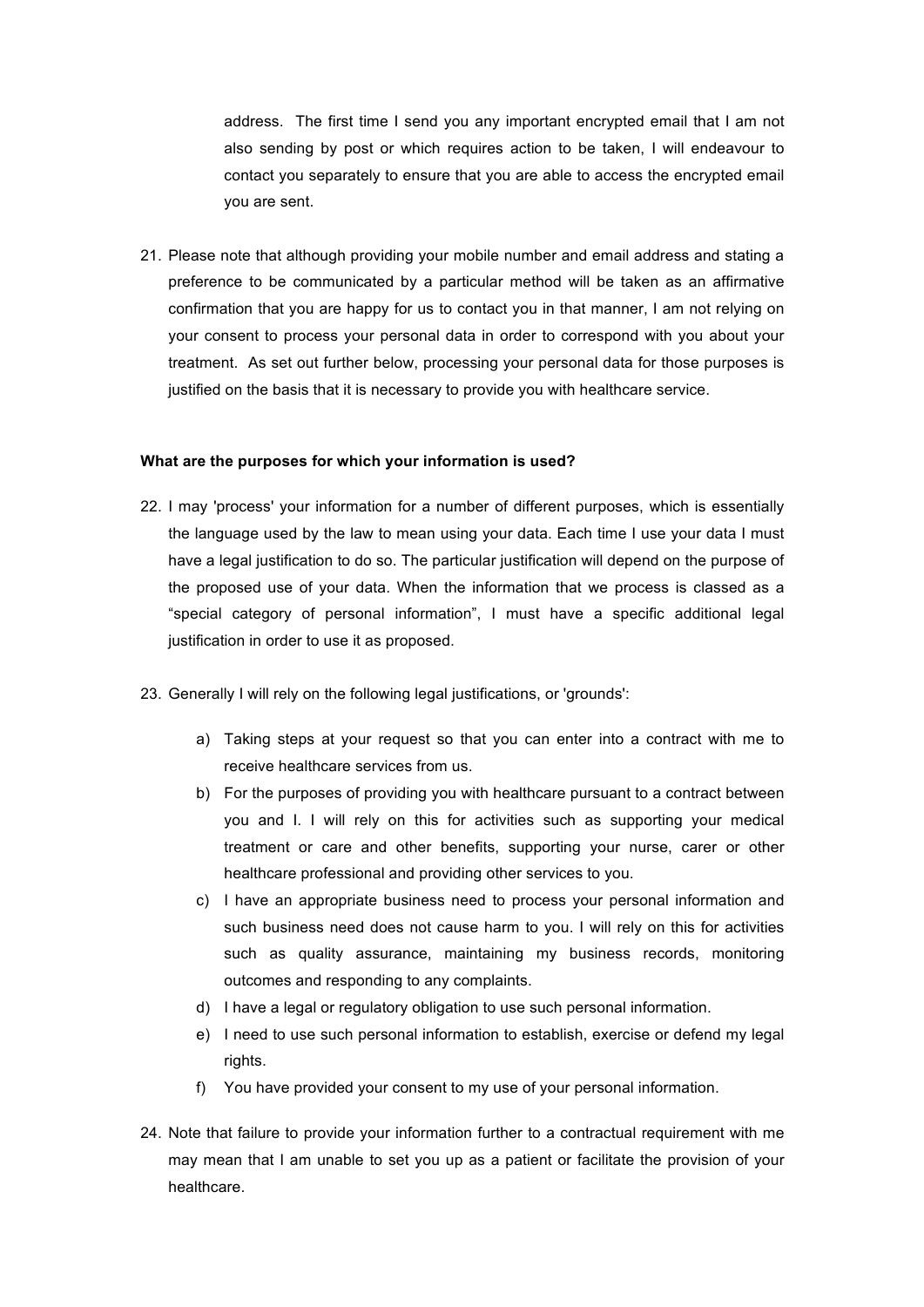25. I provide further detail on these grounds in the sections below.

## *Appropriate business needs*

26. One legal ground for processing personal data is where I do so in pursuit of legitimate interests and those interests are not overridden by your privacy rights. Where I refer to use for my appropriate business needs, I am relying on this legal ground.

## **The right to object to other uses of your personal data**

27. You have a range of rights in respect of your personal data, as set out in detail in sections 70-91. This includes the right to object to me using your personal information in a particular way (such as sharing that information with third parties), and I must stop using it in that way unless specific exceptions apply. This includes, for example, if it is necessary to defend a legal claim brought against me, or it is otherwise necessary for the purposes of your ongoing treatment.

**You will find details of my legal grounds for each of our processing purposes below. I have set out individually those purposes for which I will use your personal information, and under each one I set out the legal justifications, or grounds, which allow me to do so. You will note that I have set out a legal ground, as well as an 'additional' legal ground for special categories of personal information. This is because I have to demonstrate additional legal grounds where using information which relates to a person's healthcare, as I will be the majority of the times I use your personal information.** 

# *Purpose 1: To set you up as my patient, including carrying out fraud, credit, antimoney laundering and other regulatory checks*

- 28. As is common with most business, I have to carry out necessary checks in order for you to become a patient. These include standard background checks, which I cannot perform without using your personal information.
- 29. **Legal ground:** Taking the necessary steps so that you can enter into a contract with me for the delivery of healthcare.
- 30. **Additional legal ground for special categories of personal information**: The use is necessary for reasons of substantial public interest, and it is also in my legitimate interests to do so.

#### *Purpose 2: To provide you with healthcare and related services*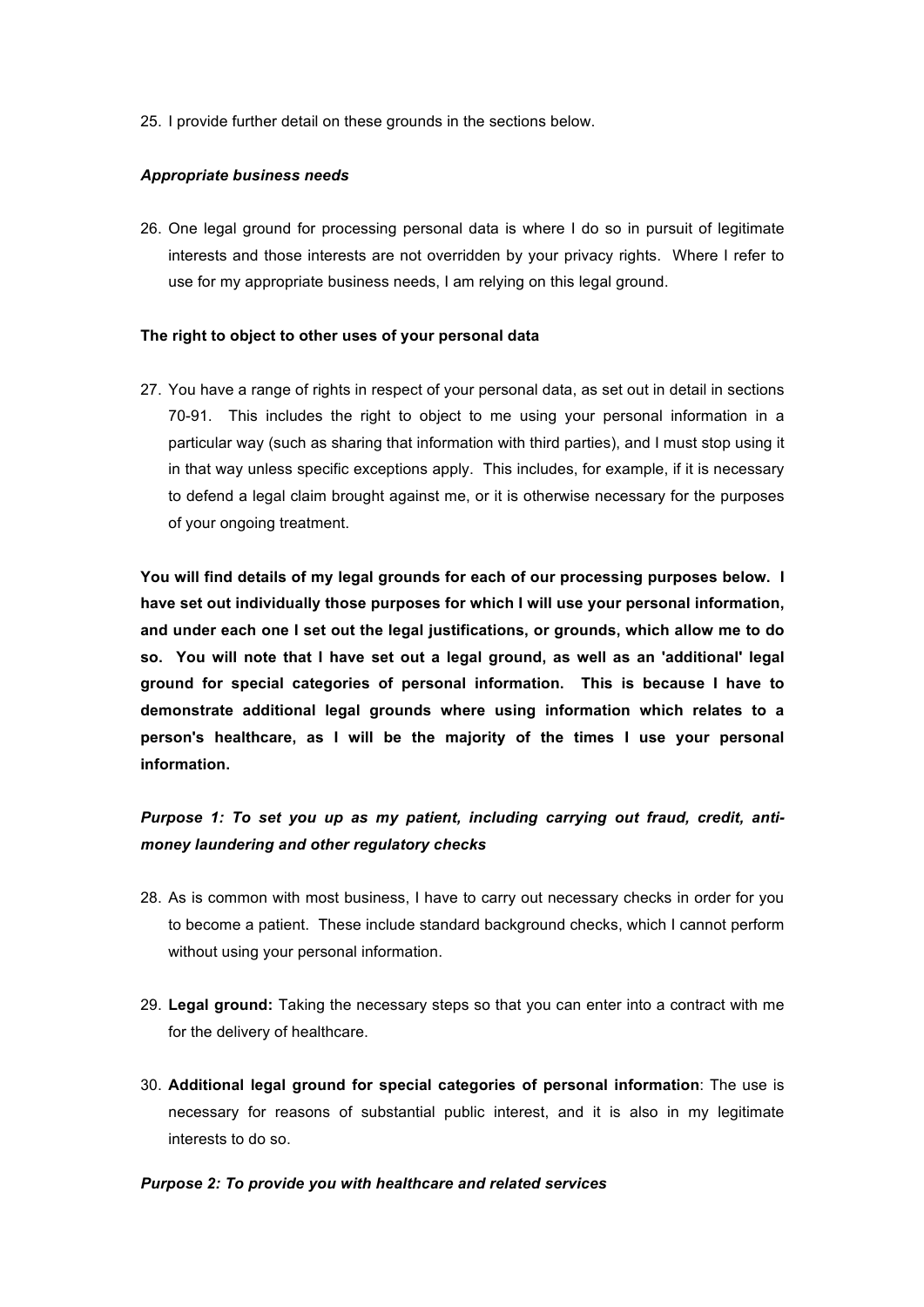31. Clearly, the reason you come to me is to provide you with healthcare, and so I have to use your personal information for that purpose.

# 32. **Legal grounds:**

- a) Providing you with healthcare and related services
- b) Fulfilling my contract with you for the delivery of healthcare

# 33. **Additional legal grounds for special categories of personal information**:

- a) I need to use the data in order to provide healthcare services to you
- b) The use is necessary to protect your vital interests where you are physically or legally incapable of giving consent

# *Purpose 3: For account settlement purposes*

34. I will use your personal information in order to ensure that your account and billing is fully accurate and up-to-date

## 35. **Legal grounds:**

- a) My providing you healthcare and other related services
- b) Fulfilling my contract with you for the delivery of healthcare
- c) My having an appropriate business need to use your information which does not overly prejudice you
- d) Your consent

# 36. **Additional legal grounds for special categories of personal information**:

- a) I need to use the data in order to provide healthcare services to you
- b) The use is necessary in order for me to establish, exercise or defend my legal rights
- c) Your consent

## **Purpose 4: For medical audit/research purposes**

#### **Clinical audit**

37. I may process your personal data for the purposes of local clinical audit – i.e. an audit carried out by myself or my direct team for the purposes of assessing outcomes for patients and identifying improvements which could be made for the future. I am able to do so on the basis of my legitimate interest and the public interest in statistical and scientific research, and with appropriate safeguards in place. You are, however, entitled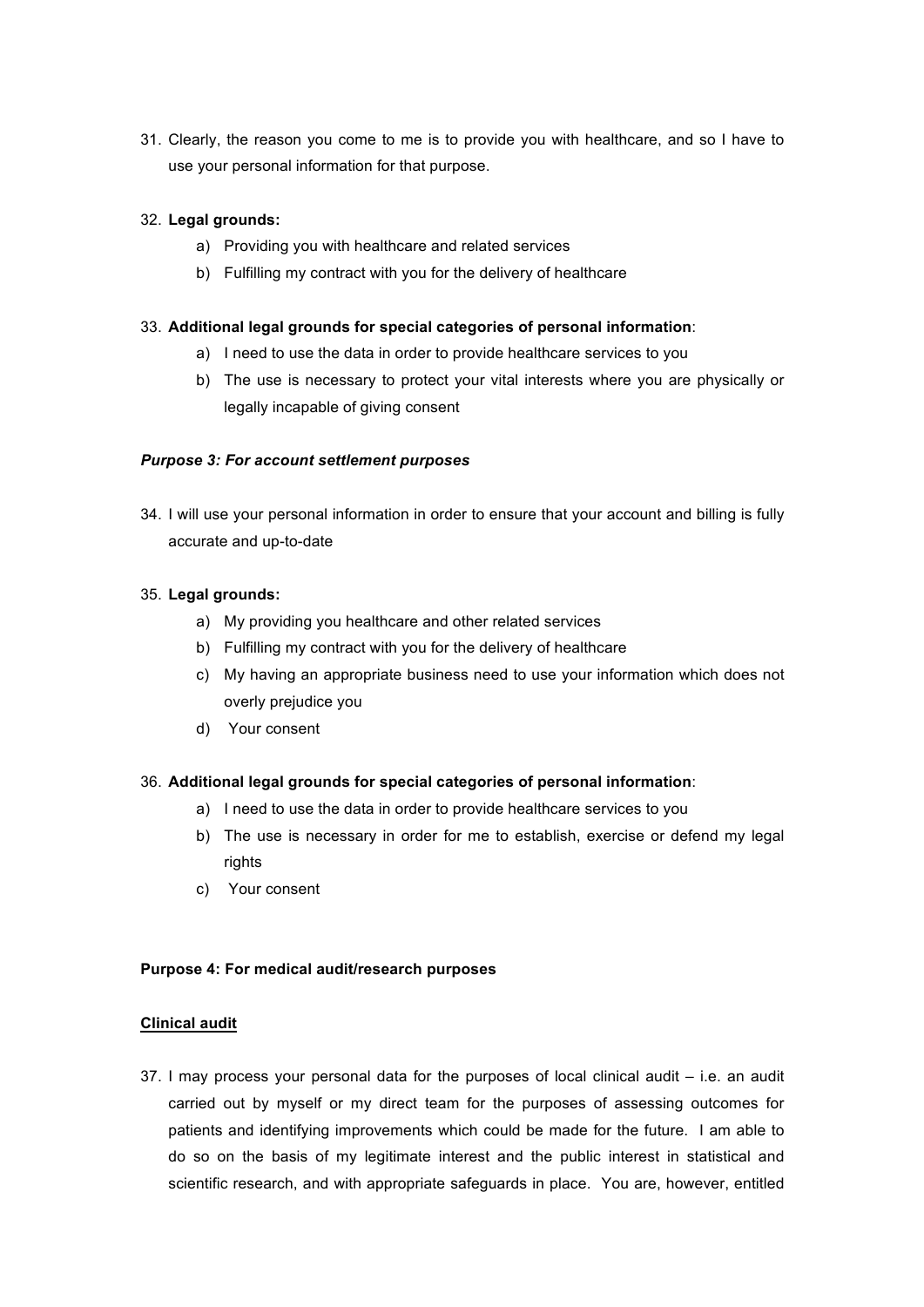to object to my using your personal data for this purpose, and as a result of which I would need to stop doing so. If you would like to raise such an objection then please contact me.

38. I may also be asked to share information with U.K. registries for which ethical approval is not necessarily required but which form part of the National Clinical Audit programme, hosted by NHS England and who provide a list of National Clinical Audit and Clinical Outcome Review programmes and other quality improvement programmes which we should prioritise for participation. I may do so without your consent provided that the particular audit registry has received statutory approval, or where the information will be provided in a purely anonymous form, otherwise your consent will be needed and either I will seek this from you or the registry themselves will do so.

#### **Medical research**

- 39. I may also be asked to participate in medical research and share data with ethically approved third party research organisations.
- 40. I will share your personal data only to the extent that it is necessary to do so in assisting research and as permitted by law. Some research projects will have received statutory approval such that consent may not be required in order to use your personal data. In those circumstances, your personal will be shared on the basis that:

#### **Legal grounds:**

a) I have a legitimate interest in helping with medical research and have put appropriate safeguards in place to protect your privacy

#### **Additional legal grounds for special categories of personal information:**

- b) The processing is necessary in the public interest for statistical and scientific research purposes
- 41. In the event that consent is required then either I will seek this from you, or the research agency will do so.

# *Purpose 5: Communicating with you and resolving any queries or complaints that you might have.*

42. From time to time, patients may raise queries, or even complaints, with me and/or the independent provider. I take those communications very seriously. It is important that I am able to resolve such matters fully and properly and so I, as well as the independent provider will need to use your personal information in order to do so.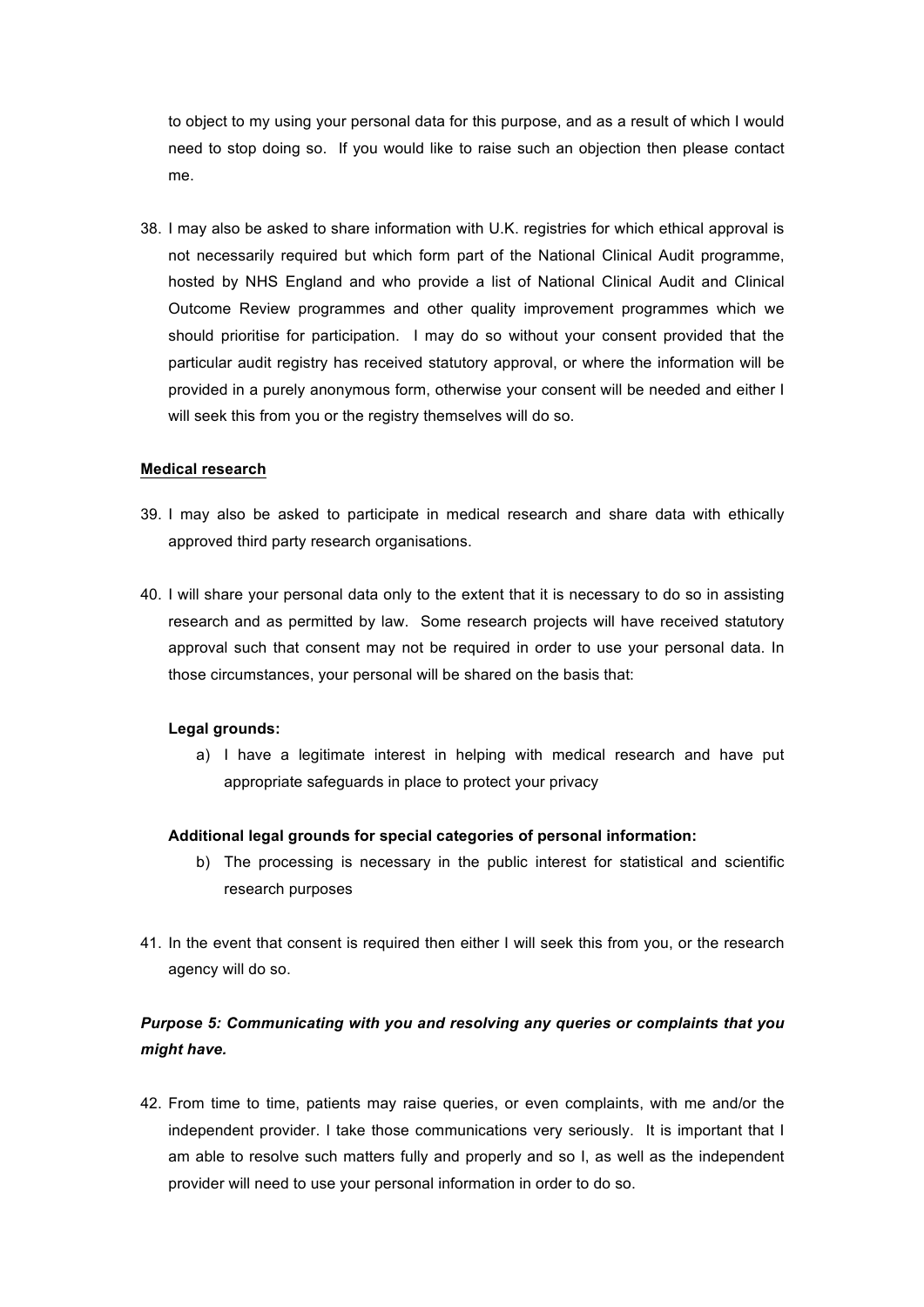## 43. **Legal grounds:**

- a) Providing you with healthcare and other related services
- b) Having an appropriate business need to use your information which does not overly prejudice you

## 44. **Additional legal grounds for special categories of personal information**:

- a) The use is necessary for the provision of healthcare or treatment pursuant to a contract with a health professional
- b) The use is necessary in order for me to establish, exercise or defend my legal rights

# *Purpose 6: Communicating with any other individual that you ask us to update about your care and updating other healthcare professionals about your care.*

45. In addition, other healthcare professionals or organisations may need to know about your treatment in order for them to provide you with safe and effective care, and so I may need to share your personal information with them. Further details on the third parties who may need access to your information is set out at section 58 below.

## 46. **Legal grounds:**

- a) Providing you with healthcare and other related services
- b) I have a legitimate interest in ensuring that other healthcare professionals who are routinely involved in your care have a full picture of your treatment

# 47. **Additional legal ground for special categories of personal information:**

- a) I need to use the data in order to provide healthcare services to you
- b) The use is necessary for reasons of substantial public interest under UK law
- c) The use is necessary in order for me to establish, exercise or defend my legal rights
- 48. I also participate in initiatives to monitor safety and quality, helping to ensure that patients are getting the best possible outcomes from their treatment and care. The Competition and Markets Authority Private Healthcare Market Investigation Order 2014 established the Private Healthcare Information Network ("**PHIN**"), as an organisation who will monitor outcomes of patients who receive private treatment. Under Article 21 of that Order, I am required to provide PHIN with information related to your treatment, including your NHS Number in England and Wales, CHI Number in Scotland or Health and Care Number in Northern Ireland), the nature of your procedure, whether there were any complications such as infection or the need for readmission/admission to a NHS facility and also the feedback you provided as part of any PROMs surveys. PHIN will use your information in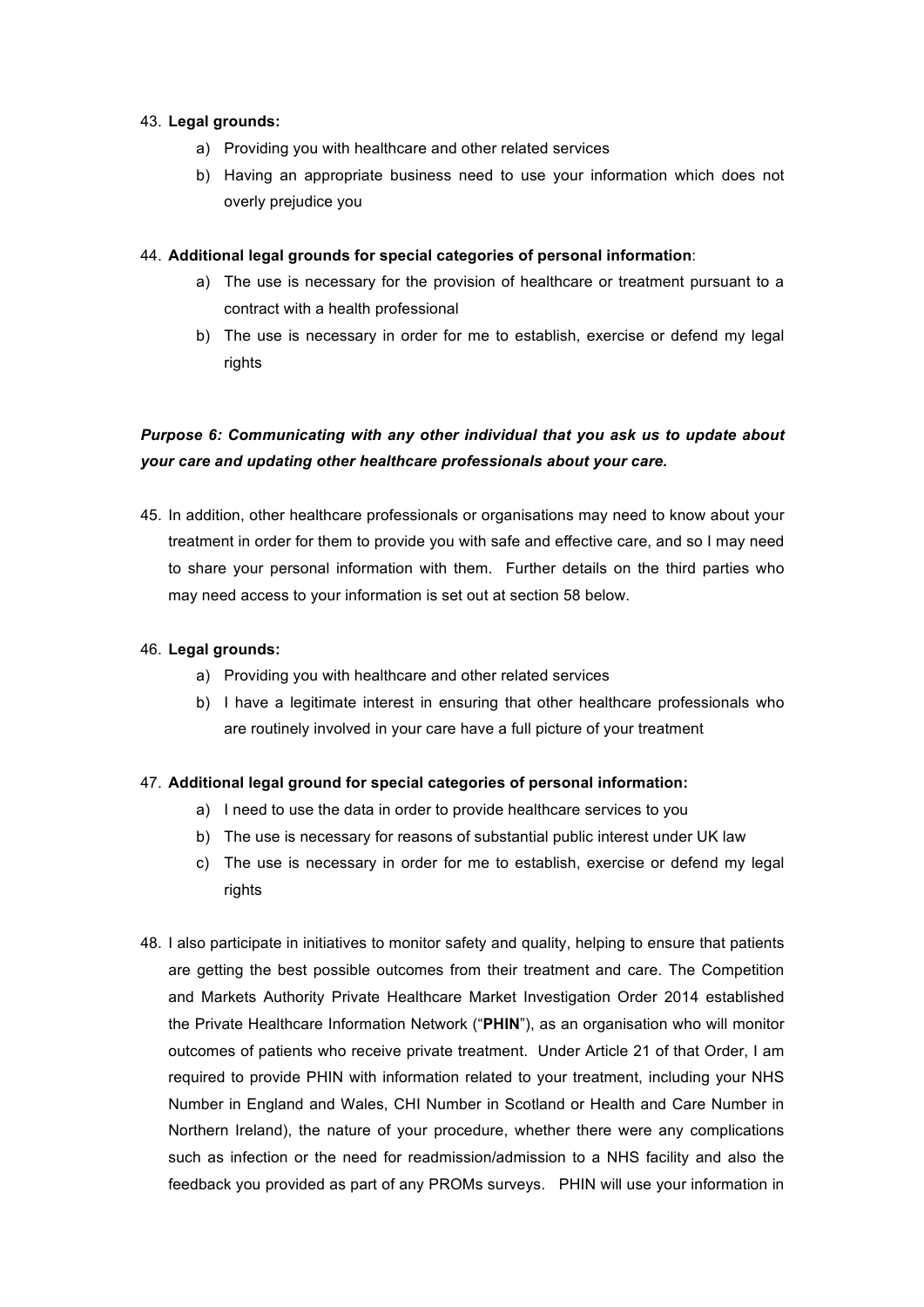order to share it with the NHS, and track whether you have received any follow-up treatment.

49. The records that I share may contain personal and medical information about patients, including you. PHIN, like me, will apply the highest standards of confidentiality to personal information in accordance with data protection laws and the duty of confidentiality. Any information that is published by PHIN will always be in anonymised statistical form and will not be shared or analysed for any purpose other than those stated. Further information about how PHIN uses information, including its Privacy Notice, is available at www.phin.org.uk.

# *Purpose 7: Complying with our legal or regulatory obligations, and defending or exercising our legal rights*

50. As a provider of healthcare, I am subject to a wide range of legal and regulatory responsibilities which is not possible to list fully here. I may be required by law or by regulators to provide personal information, and in which case I will have a legal responsibility to do so. From time to time, clinicians are unfortunately also the subject of legal actions or complaints. In order to fully investigate and respond to those actions, it is necessary to access your personal information (although only to the extent that it is necessary and relevant to the subject-matter).

# 51. **Legal grounds:**

a) The use is necessary in order for us to comply with our legal obligations

#### 52. **Additional legal ground for special categories of personal information:**

- a) I need to use the data in order for others to provide informed healthcare services to you
- b) The use is necessary for reasons of the provision of health or social care or treatment or the management of health or social care systems
- c) The use is necessary for establishing, exercising or defending legal claims
- 53. I am also required by law to conduct audits of health records, including medical information, for quality assurance purposes. Your personal and medical information will be treated in accordance with guidance issued by the Care Quality Commission (England), Health Inspectorate Wales and Healthcare Improvement Scotland

*Purpose 8: Managing my business operations such as maintaining accounting records, analysis of financial results, internal audit requirements, receiving professional advice (e.g. tax or legal advice)*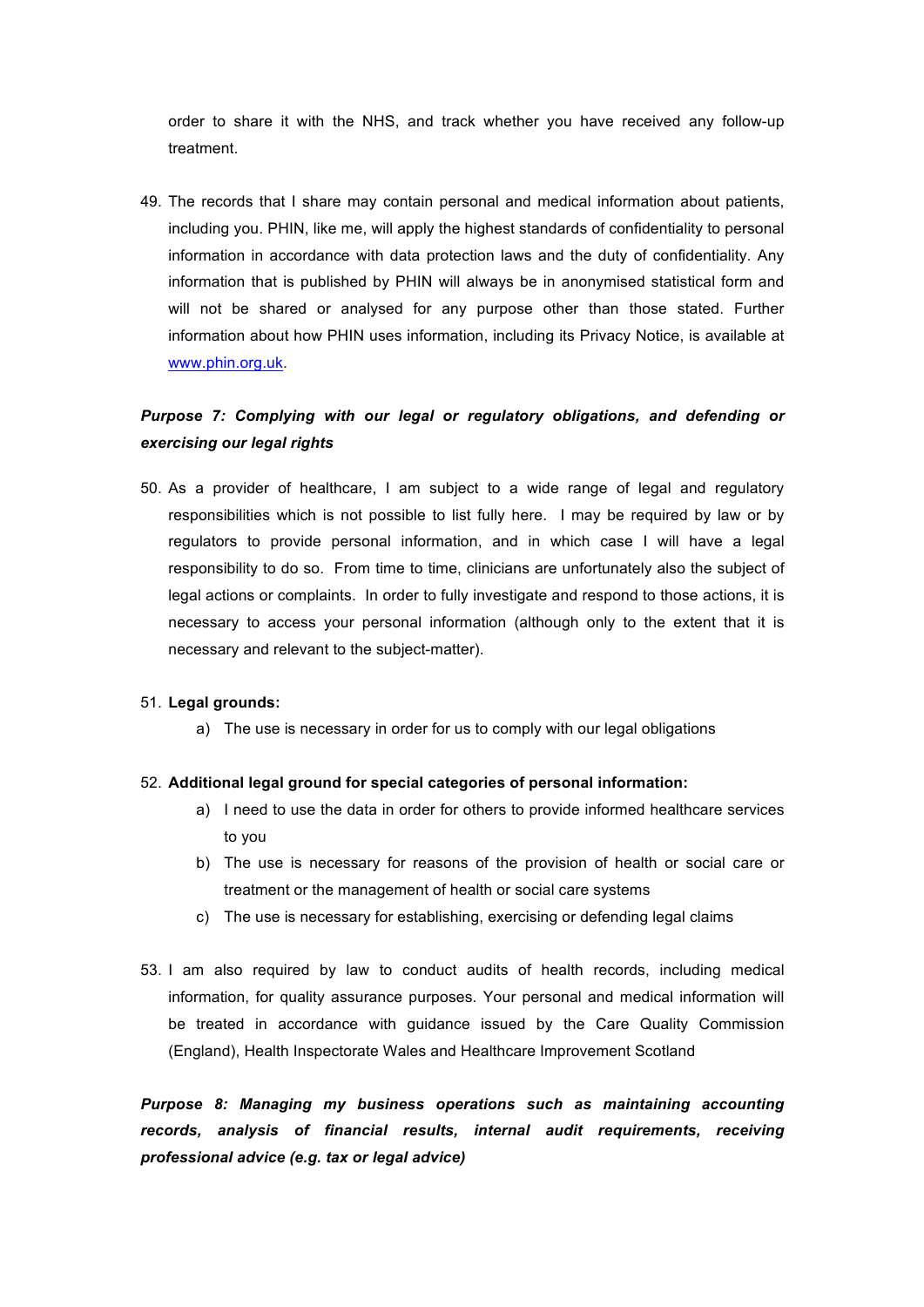54. In order to do this, I will not need to use your special categories of personal information and so I have not identified the additional ground to use your information for this purpose.

# 55. **Legal grounds**:

a) My having an appropriate business need to use your information which does not overly prejudice you

# *Purpose 9: Provide marketing information to you (including information about other products and services offered by selected third-party partners) in accordance with preferences you have expressed.*

56. As a provider of private healthcare services, I need to carry out marketing but am mindful of your rights and expectations in that regard. As a result, I will only provide you with marketing which is relevant to my business and only where you have specifically confirmed your consent to do so.

# 57. **Legal grounds:**

- a) My having an appropriate business need to use your information which does not overly prejudice you
- b) You have provided your consent

# *Disclosures to third parties*:

- 58. I may disclose your information to the third parties listed below for the purposes described in this Privacy Notice. This might include:
	- a) A doctor, nurse, carer or any other healthcare professional involved in your treatment
	- b) Other members of support staff involved in the delivery of your care, like receptionists and porters
	- c) Anyone that you ask me to communicate with or provide as an emergency contact, for example your next of kin or carer
	- d) NHS organisations, including NHS Resolution, NHS England, Department of Health
	- e) Other private sector healthcare providers
	- f) Your GP
	- g) Your dentist
	- h) Other clinicians (including their medical secretaries)
	- i) Third parties who assist in the administration of your healthcare, such as insurance companies
	- j) Private Healthcare Information Network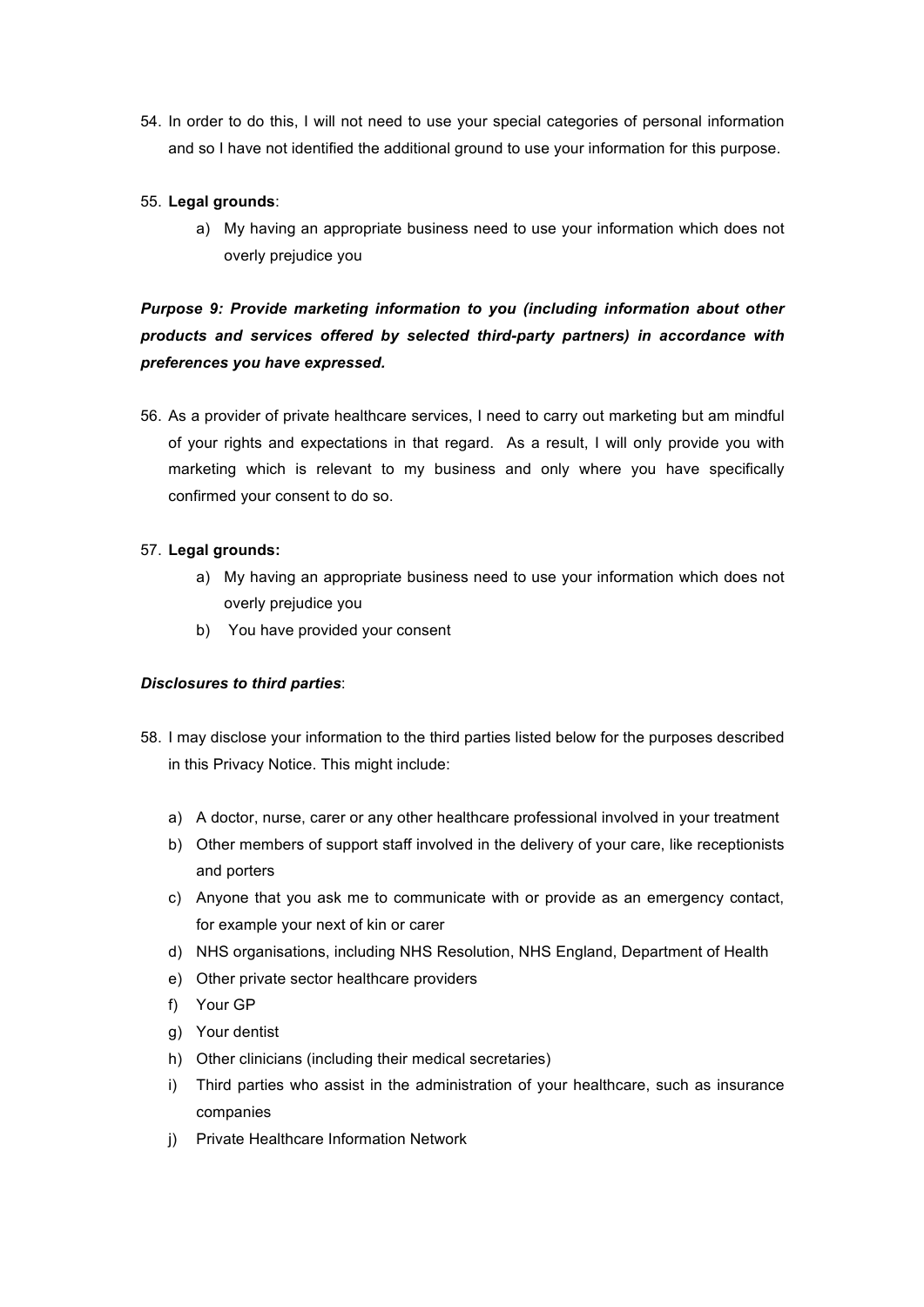- k) National and other professional research/audit programmes and registries, as detailed under purpose 4 above
- l) Government bodies, including the Ministry of Defence, the Home Office and HMRC
- m) Our regulators, like the Care Quality Commission, Health Inspectorate Wales and Healthcare Improvement Scotland
- n) The police and other third parties where reasonably necessary for the prevention or detection of crime
- o) Our insurers
- p) Debt collection agencies
- q) Credit referencing agencies
- r) Our third party services providers such as IT suppliers, actuaries, auditors, lawyers, marketing agencies, document management providers and tax advisers
- s) Selected third parties in connection with any sale, transfer or disposal of our business
- t) I may also use your personal information to provide you with information about products or services which may be of interest to you where you have provided your consent for me to do so.
- 59. I may communicate with these third parties in a variety of ways including, but not limited to, email, post, fax and telephone.

## **What marketing activities do I carry out?**

- 60. I may also use your personal information to provide you with information about products or services which may be of interest to you where you have provided your consent for me to do so.
- 61. If you no longer wish to receive marketing emails, you can always contact me to update your contact preferences.
- 62. If you no longer wish to receive non-website based marketing information, please contact me.

### **Automated Decision Making**

63. An automated decision is a decision made by computer without any human input, and there will be no automated decision-making in relation to your treatment or other decisions which will produce legal or similarly significant effects.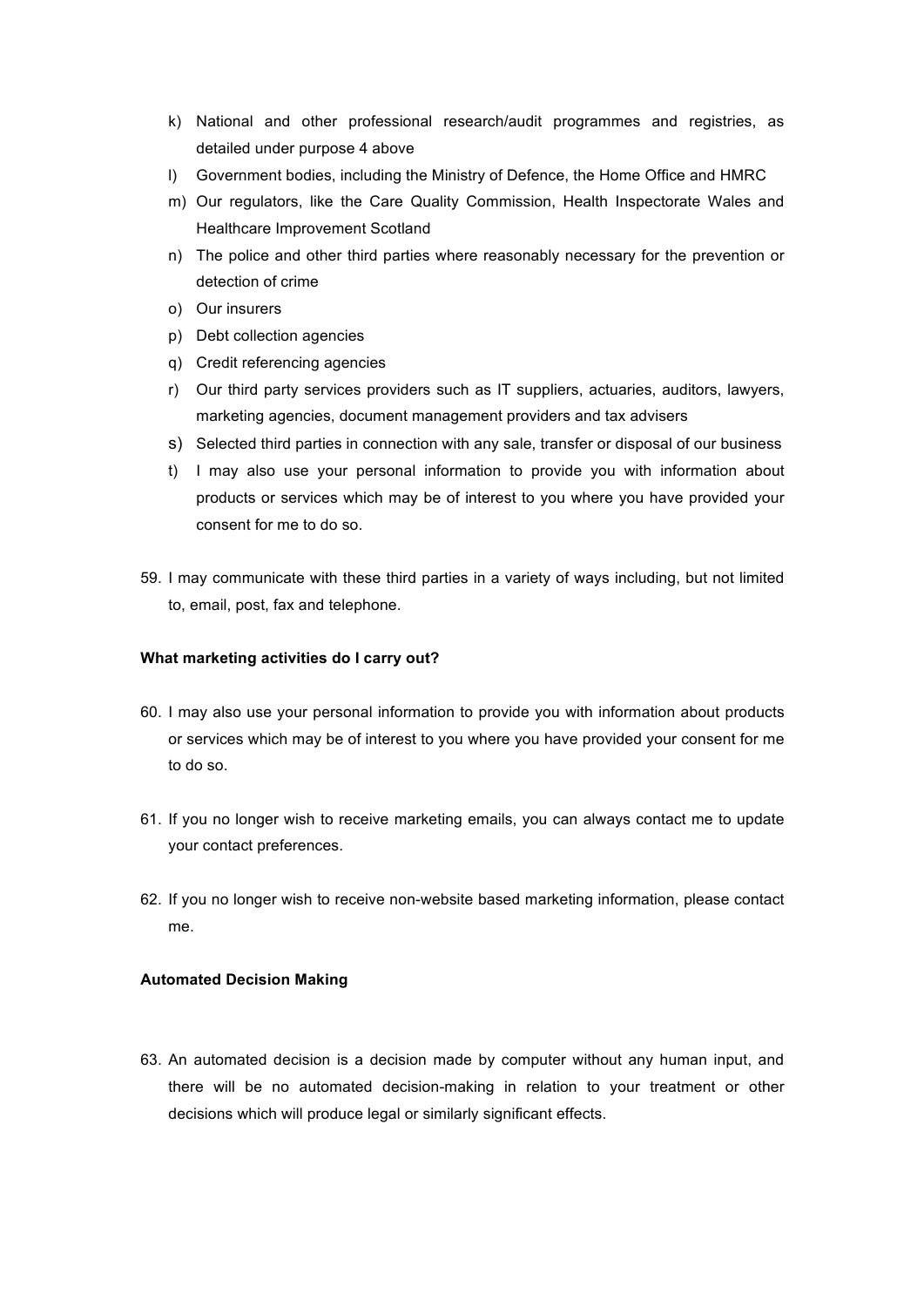#### **How long do I keep personal information for?**

- 64. I will only keep your personal information for as long as reasonably necessary to fulfil the relevant purposes set out in this Privacy Notice and in order to comply with my legal and regulatory obligations.
- 65. If you would like further information regarding the periods for which your personal information will be stored, please contact me.

## **International data transfers**

- 66. I (or third parties acting on my behalf) may store or process information that we collect about you in countries outside the European Economic Area ("**EEA**"). Where I make a transfer of your personal information outside of the EEA I will take the required steps to ensure that your personal information is protected.
- 67. I will only do so to the extent that it is relevant and necessary. Under certain circumstances, I may request your consent for such a transfer.
- 68. If you would like further information regarding the steps I take to safeguard your personal information, please contact me.
- 69. Please note that we have listed above the current common transfers of personal data outside of the EEA but it may be necessary, in future, to transfer such data for other purposes. In the event that it is necessary to do so, we will update this Privacy Notice.

## **Your rights**

- 70. Under data protection law you have certain rights in relation to the personal information that I hold about you. These include rights to know what information I hold about you and how it is used. You may exercise these rights at any time by contacting me using the details provided at section 3 above.
- 71. There will not usually be a charge for handling a request to exercise your rights.
- 72. If I cannot comply with your request to exercise your rights we will usually tell you why.
- 73. There are some special rules about how these rights apply to health information as set out in legislation including the Data Protection Act (current and future), the General Data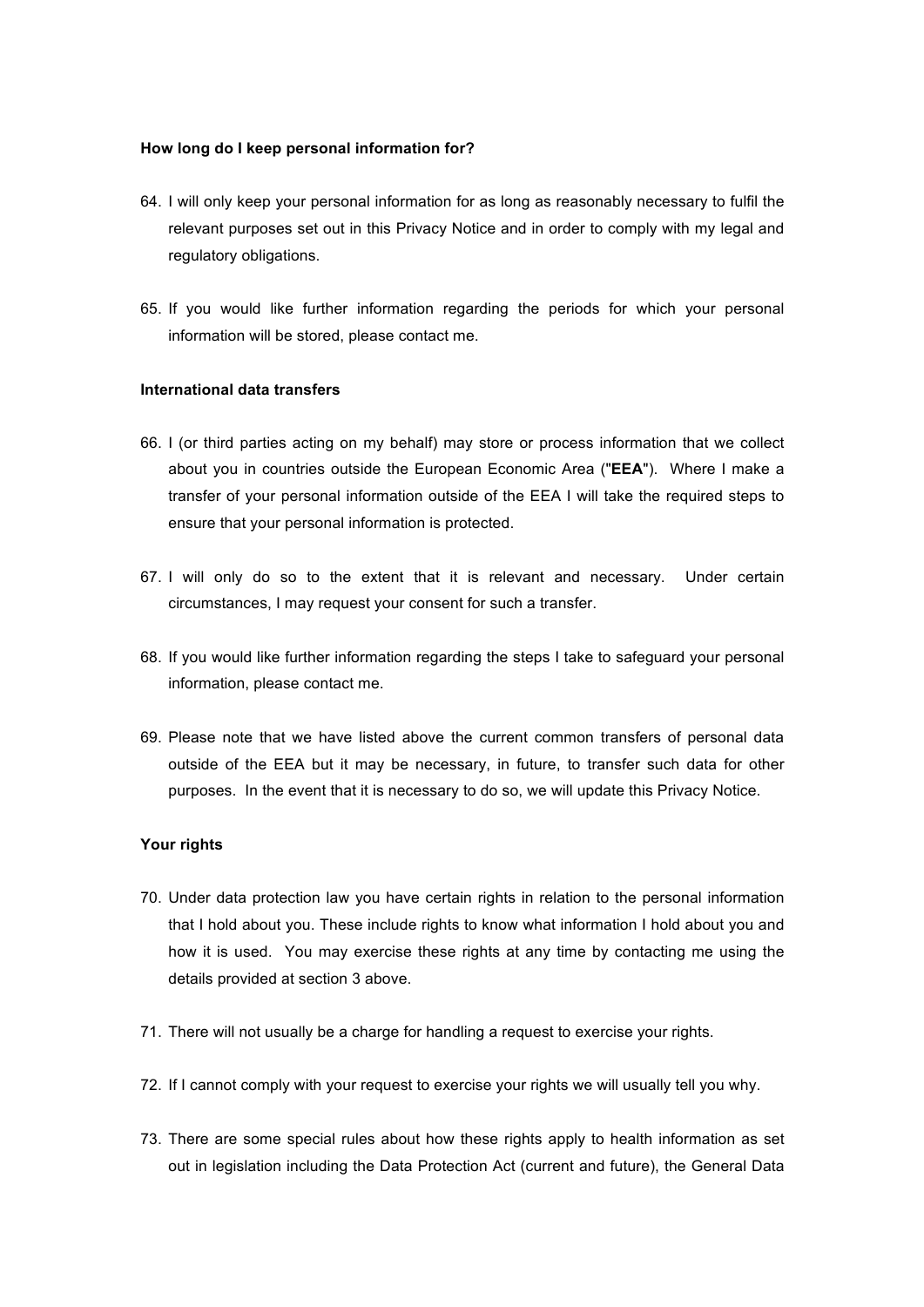Protection Regulation as well as any secondary legislation which regulates the use of personal information.

74. If you make a large number of requests or it is clear that it is not reasonable for me to comply with a request then we do not have to respond. Alternatively, I can charge for responding.

# **Your rights include:**

## *The right to access your personal information*

- 75. You are usually entitled to a copy of the personal information I hold about you and details about how I use it.
- 76. Your information will usually be provided to you in writing, unless otherwise requested. If you have made the request electronically (e.g. by email) the information will be provided to you by electronic means where possible.
- 77. Please note that in some cases I may not be able to fully comply with your request, for example if your request involves the personal data of another person and it would not be fair to that person to provide it to you.
- 78. You are entitled to the following under data protection law.
	- 1. Under Article 15(1) of the GDPR I must usually confirm whether I have personal information about you. If I do hold personal information about you I usually need to explain to you:
		- i. The purposes for which I use your personal information
		- ii. The types of personal information I hold about you
		- iii. Who your personal information has been or will be shared with, including in particular organisations based outside the EEA.
		- iv. If your personal information leaves the EU, how I will make sure that it is protected
		- v. Where possible, the length of time I expect to hold your personal information. If that is not possible, the criteria I use to determine how long I hold your information for
		- vi. If the personal data I hold about you was not provided by you, details of the source of the information
		- vii. Whether I make any decisions about you solely by computer and if so details of how those decision are made and the impact they may have on you
		- viii. Your right to ask me to amend or delete your personal information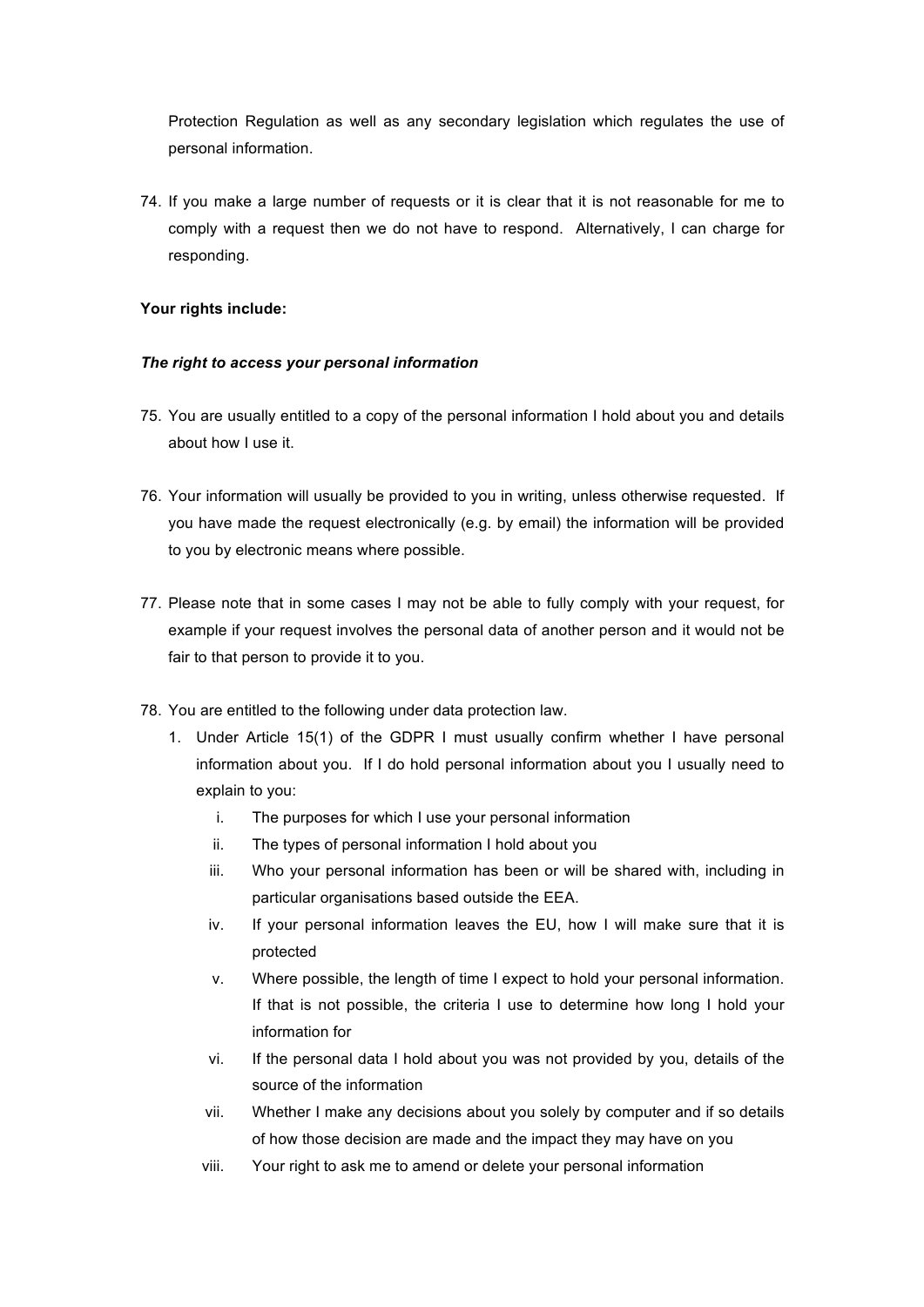- ix. Your right to ask me to restrict how your personal information is used or to object to my use of your personal information
- x. Your right to complain to the Information Commissioner's Office
- 2. I also need to provide you with a copy of your personal data, provided specific exceptions and exemptions do not apply.

# *The right to rectification*

79. I take reasonable steps to ensure that the information I hold about you is accurate and complete. However, if you do not believe this is the case, you can ask me to update or amend it.

## *The right to erasure (also known as the right to be forgotten)*

- 80. I may update this Privacy Notice from time to time to ensure that it remains accurate, and the most up-to-date version can always be found at www.slfa.co.uk. In the event that there are any material changes to the manner in which your personal information is to be used then I will provide you with an updated copy of this Privacy Notice.
- 81. In some circumstances, you have the right to request that I delete the personal information I hold about you. However, there are exceptions to this right and in certain circumstances I can refuse to delete the information in question. In particular, for example, I do not have to comply with your request if it is necessary to keep your information in order to perform tasks which are in the public interest, including public health, or for the purposes of establishing, exercising or defending legal claims.

#### *The right to restriction of processing*

82. In some circumstances, I must "pause" our use of your personal data if you ask me to do so, although I do not have to comply with all requests to restrict my use of your personal information. In particular, for example, I do not have to comply with your request if it is necessary to keep your information in order to perform tasks which are in the public interest, including public health, or for the purposes of establishing, exercise or defending legal claims.

# *The right to data portability*

83. In some circumstances, I must transfer personal information that you have provided to you or (if this is technically feasible) another individual/ organisation of your choice. The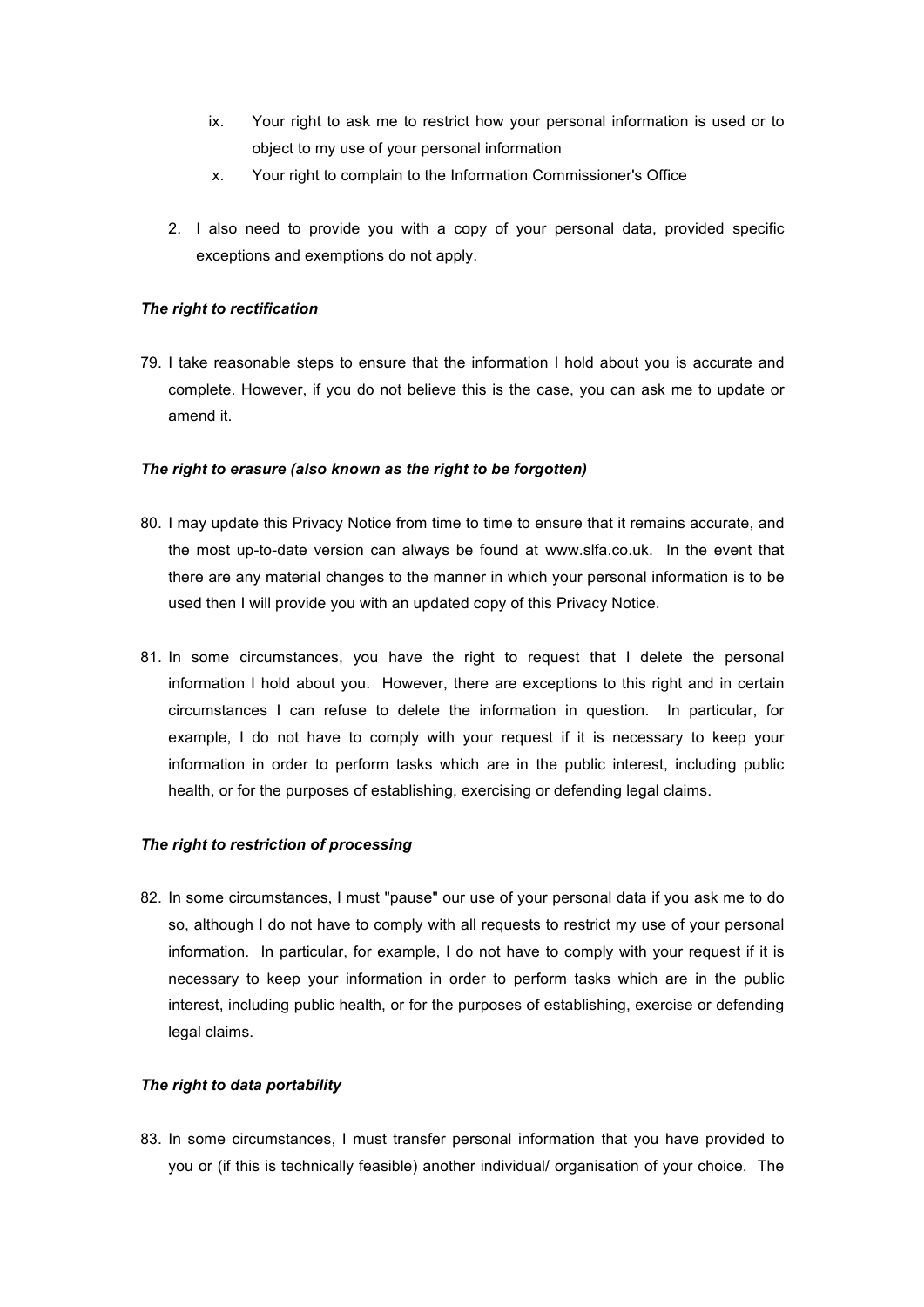information must be transferred in an electronic format.

## *The right to object to marketing*

84. You can ask me to stop sending you marketing messages at any time and I must comply with your request. You can do this by contacting me.

# *The right not to be subject to automatic decisions (i.e. decisions that are made about you by computer alone)*

- 85. You have a right to not be subject to automatic decisions (i.e. decisions that are made about you by computer alone) that have a legal or other significant effect on you.
- 86. Please see section 63 for detail about when we may make automatic decisions about you.
- 87. If you have been subject to an automated decision and do not agree with the outcome, you can challenge the decision.

## *The right to withdraw consent*

88. In some cases I may need your consent in order for my use of your personal information to comply with data protection legislation. Where we do this, you have the right to withdraw your consent to further use of your personal information. You can do this by contacting me.

#### *The right to complain to the Information Commissioner's Office*

- 89. You can complain to the Information Commissioner's Office if you are unhappy with the way that I have dealt with a request from you to exercise any of these rights, or if you think I have not complied with our legal obligations.
- 90. More information can be found on the Information Commissioner's Office website: https://ico.org.uk/
- 91. Making a complaint will not affect any other legal rights or remedies that you have.

# **National Data Opt-Out Programme**

92. NHS Digital is currently developing a national programme which will go live on 25 May 2018, pursuant to which all patients will be able to log their preferences as to sharing of